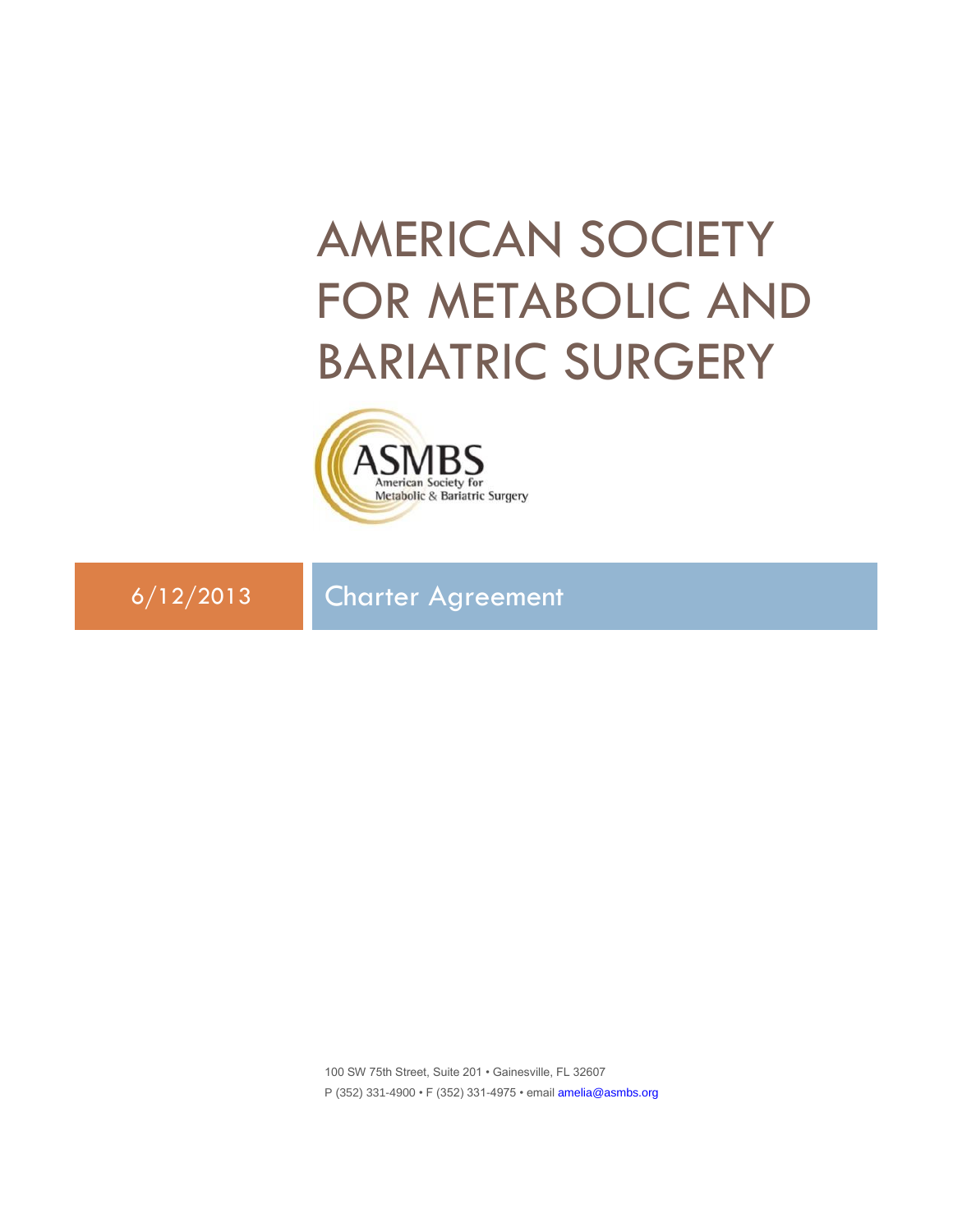## American Society for Metabolic and Bariatric Surgery

## **C H A R T E R A G R E E M E N T**

This Charter Agreement, to be effective as of \_\_\_\_\_\_\_\_\_\_\_\_\_\_\_, 2013 is entered into by and between American Society for Metabolic and Bariatric Surgery, an Iowa nonprofit corporation ("ASMBS"), and  $\Box$  "Chapter"), a \_\_\_\_\_\_\_\_\_\_\_\_ (State X ) nonprofit corporation.

## **RECITALS**

WHEREAS, the Executive Council of the ASMBS (a national, professional medical society devoted to the study, promotion and advancement of the surgical treatment of obesity and related disorders) voted to recognize local or state bariatric surgery professional societies and groups as formal local chapters of the Society, effective June 2006;

WHEREAS, Chapter is a local professional medical society comprised of bariatric surgeons and integrated health care providers located in the State of \_\_\_\_\_\_\_\_\_\_\_\_\_\_\_\_\_\_\_\_\_\_\_\_, established with the approval of ASMBS, and formally incorporated as a nonprofit under state law, pursuant to IRS 501(c) 6 status;

 WHEREAS, Chapter will operate within the requirements set forth in the document "Policies Governing State or Local Chapters" as designated by the ASMBS;

WHEREAS, ASMBS desires to grant Chapter a Charter pursuant to which ASMBS and Chapter shall become affiliated, the parties consent that this Charter Agreement constitutes mutual promises made and agree to the below terms and conditions.

NOW, THEREFORE, in consideration of the mutual covenants and agreements contained herein, ASMBS and Chapter agree as follows:

## **AGREEMENTS**

#### **1. Designation as Local Chapter.**

ASMBS hereby designates Chapter as a local chapter of ASMBS.

#### **2. Rights of Chapter.**

Chapter shall have the right to utilize the name of ASMBS in the name of Chapter, to acknowledge and advertise its affiliation with ASMBS as a local chapter, and to receive all other benefits bestowed by ASMBS on its designated local chapters as such benefits may be implemented from time to time.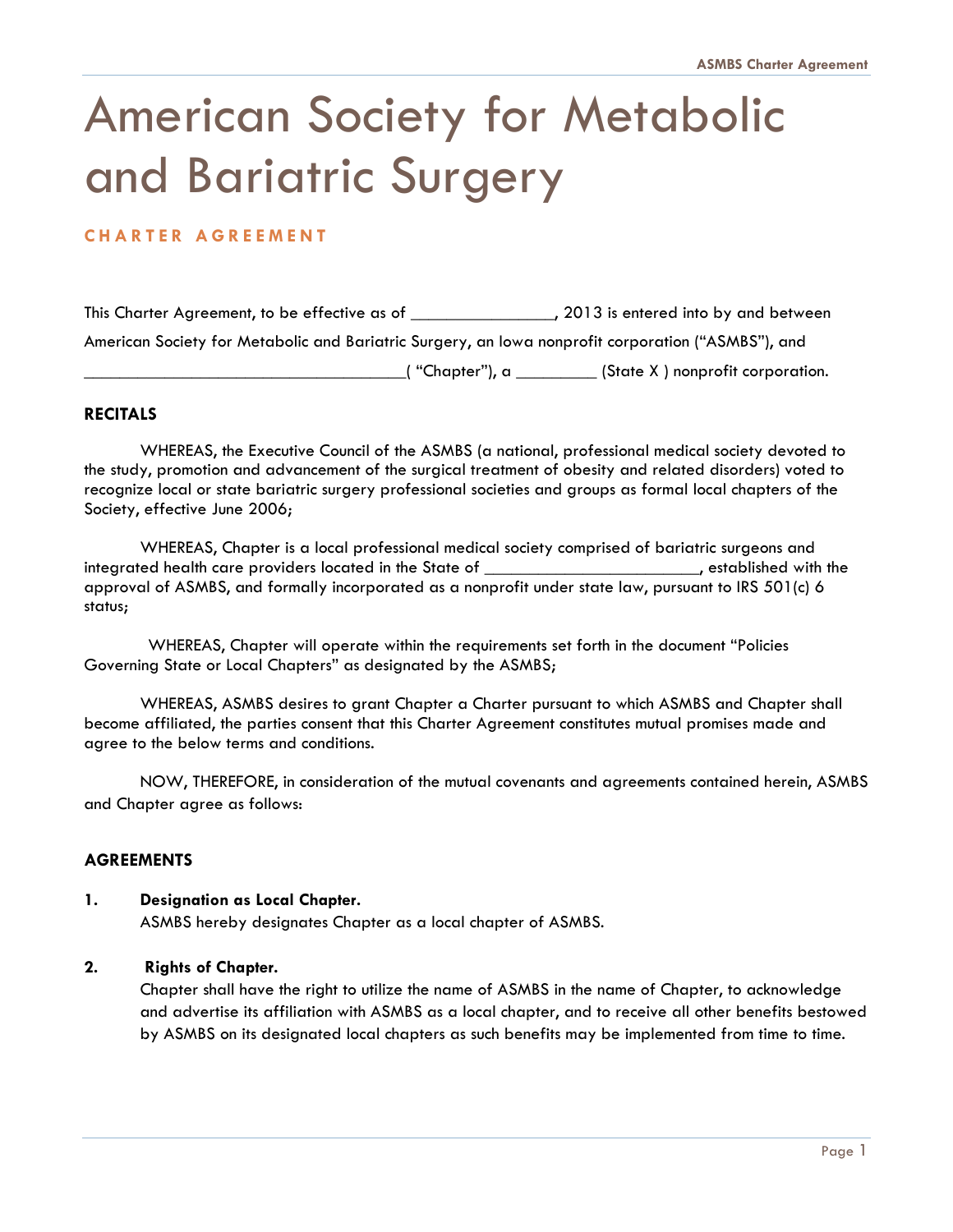#### **3. Relationship.**

ASMBS and Chapter, and their respective members, employees, agents, officers or directors, are not and shall not be considered agents, employees, joint venturers, partners or legal representatives of the other for any purpose. Nothing in this Agreement is intended to give Chapter, on the one hand, or ASMBS, on the other hand, or any of their respective members, employees, agents, officers or directors, any authority to bind the other party to any contract or agreement or to speak or act, or purport to speak or act for or on behalf of the other party. Neither ASMBS nor Chapter shall be liable for any act, error, omission, debt, claim, or other liability of the other party.

#### **4. Bylaws.**

Chapter shall abide by and promote the purposes and objectives of ASMBS as set forth in the most current version of ASMBS's bylaws. Chapter shall have adopted its own bylaws governing the operations of Chapter, which bylaws shall not conflict with or be inconsistent with the bylaws of ASMBS. Chapter shall submit its original bylaws and all bylaw amendments to ASMBS in order to ensure compliance with the provisions of this paragraph.

#### **5. Chapter Duly Incorporated.**

Chapter represents to ASMBS that Chapter is a 501(c) 6 not-for-profit corporation duly organized and validly existing under the laws of the state in which Chapter is located. Chapter agrees to maintain its not-for-profit corporate status at all times as a condition of designation as a local chapter of ASMBS.

#### **6. Nonprofit Tax Exemption; Tax Matters.**

Chapter represents to ASMBS that Chapter has applied or will apply for 501(c) 6 tax exemptions with the Internal Revenue Service and appropriate state taxing authority. Chapter's applications for tax exemption have been or shall be filed in Chapter's own name and not in the name of ASMBS. Chapter shall not be included on ASMBS's IRS Form 990. Chapter shall obtain its own federal and state employer identification numbers and shall not use the employer identification numbers of ASMBS. Chapter shall be solely responsible for complying with all applicable tax laws, rules, regulations and filing requirements.

#### **7. Bank Accounts.**

Any bank accounts established by Chapter shall be established in its own name and not in the name of ASMBS.

#### **8. Chapter Leadership.**

Chapter shall appoint a President, to act as principal organizer of the Chapter, and a State Access to Care Representative (STAR) to advocate for local access to bariatric care. The President will serve as a member of the ASMBS State & Local Chapters Committee. The STAR will serve as a chapter liaison to the ASMBS Access to Care Committee, reporting to the regional Super-STAR on all local access activities/issues. Both will serve a minimum of 1 year terms, with renewal of terms determined by Chapter. Chapter agrees to keep ASMBS informed of leadership rotations, by submitting officer updates to the ASMBS staff when appropriate.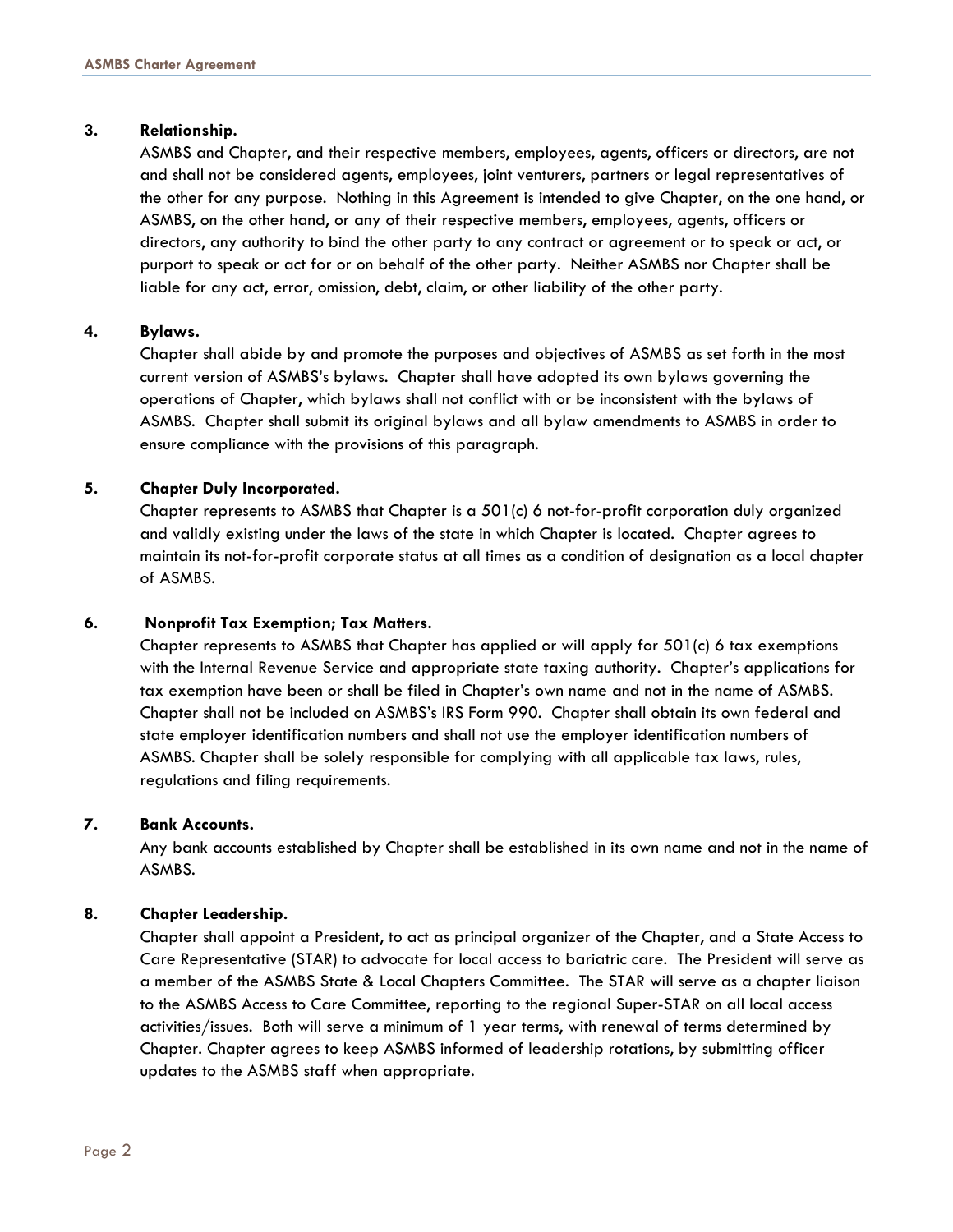## **9. Membership and Dues.**

Members of Chapter shall first be members of ASMBS. Chapter may determine its own qualifications and requirements for chapter membership provided that such qualifications and requirements are consistent with those established by ASMBS for membership in ASMBS. Chapter may levy membership dues on members of Chapter, at amount determined by Chapter.

## **10. Format of Chapter Name and Use of ASMBS Name.**

Chapter may use the ASMBS name provided that any and all such use complies with the provisions of section 3 and the use clearly distinguishes between Chapter and ASMBS. Chapter shall ensure that its communications with third parties and the general public specify that the communication is that of the Chapter. Chapter may identify itself as a local chapter of ASMBS as follows: "The [State X] Chapter of ASMBS". Officers, directors or members communicating on behalf of Chapter should identify themselves as officers, directors or members of Chapter.

### **11. Contact Information.**

Chapter shall provide and keep ASMBS current with Chapter's contact information including changes in leadership, principal office address, mailing address, and phone numbers and email addresses of officers.

### **12. ASMBS Website.**

The parties agree that ASMBS may post information regarding Chapter on ASMBS's website.

#### **13. Annual Reports.**

Chapter shall provide an annual report on its activities to the Chairperson of the ASMBS State & Local Chapters Committee prior to the ASMBS Spring Educational Event unless otherwise instructed. The annual report should include: a) List of the Chapter's current officers and directors with contact information for each; b) Roster of current members; c) Summary of the Chapter's activities for the 12 months prior to the meeting including member meetings, legislative activities, seminars or continuing education classes, future planned activities, and other items of interest; and d) Balance sheets for the prior year end and current year to date. **Failure to provide an annual report is grounds for termination of chapter status. Submission of this report is the responsibility of the Chapter President.**

#### **14. Term**

This Charter shall continue until terminated as set forth in section 15.

#### **15. Termination**

Either party may terminate this Charter with or without cause on thirty days written notice to the other party. Upon termination by either party for any reason, Chapter shall immediately cease utilizing the ASMBS name and acronym and may no longer claim any affiliation with ASMBS.